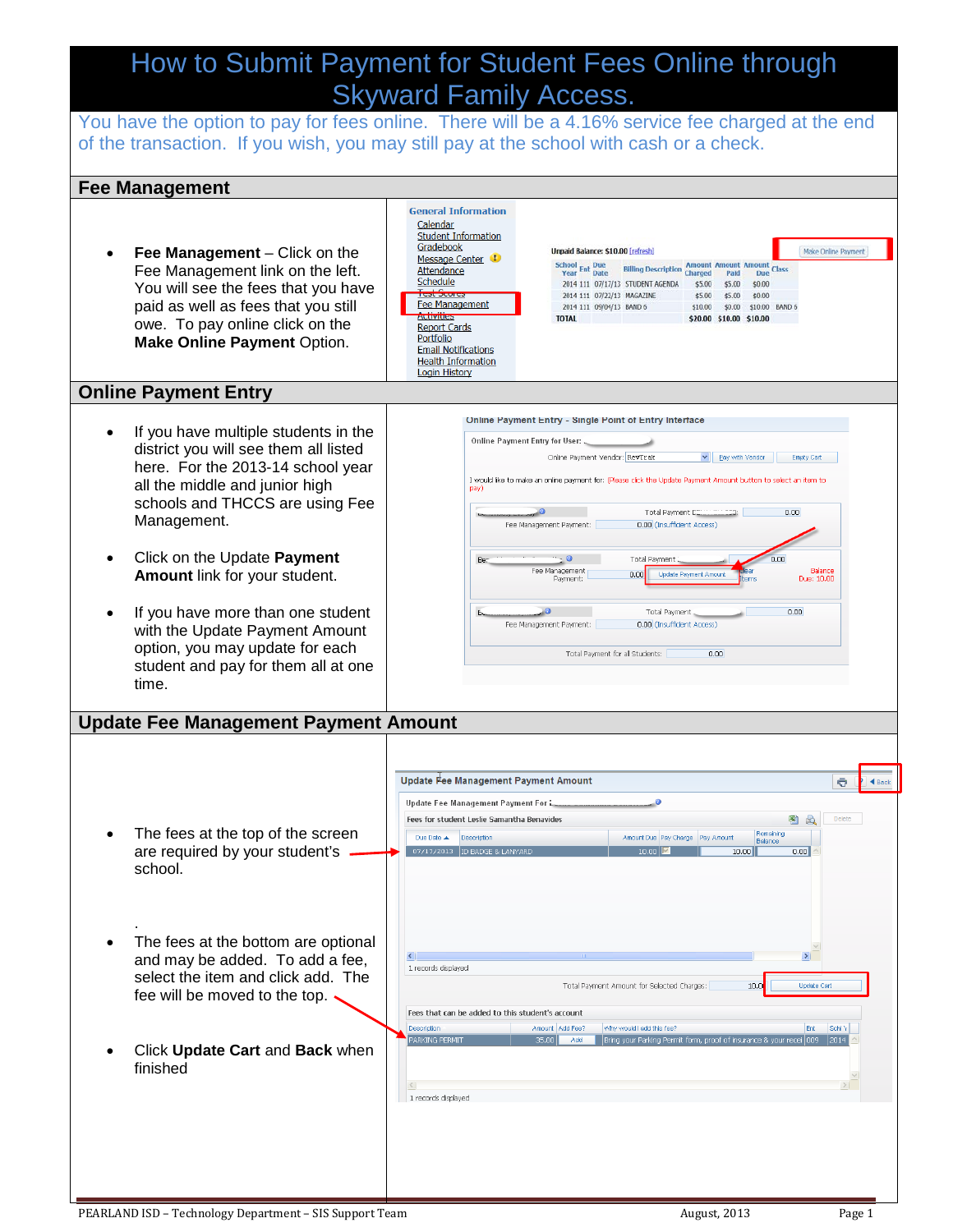| <b>Pay with Vendor</b>                                                                                                                                                                                                                                                                                                                                                                                                                                                                                                                                                        |                                                                                                                                                                                                                                                                                                                                                                                                                                                                                                                                                                                                                                                                 |  |
|-------------------------------------------------------------------------------------------------------------------------------------------------------------------------------------------------------------------------------------------------------------------------------------------------------------------------------------------------------------------------------------------------------------------------------------------------------------------------------------------------------------------------------------------------------------------------------|-----------------------------------------------------------------------------------------------------------------------------------------------------------------------------------------------------------------------------------------------------------------------------------------------------------------------------------------------------------------------------------------------------------------------------------------------------------------------------------------------------------------------------------------------------------------------------------------------------------------------------------------------------------------|--|
|                                                                                                                                                                                                                                                                                                                                                                                                                                                                                                                                                                               | Online Payment Entry - Single Point of Entry Interface<br>$ ? $ 4 Ba<br>Ō.                                                                                                                                                                                                                                                                                                                                                                                                                                                                                                                                                                                      |  |
|                                                                                                                                                                                                                                                                                                                                                                                                                                                                                                                                                                               | Online Payment Entry for User: 2                                                                                                                                                                                                                                                                                                                                                                                                                                                                                                                                                                                                                                |  |
| <b>Click Pay with Vendor</b>                                                                                                                                                                                                                                                                                                                                                                                                                                                                                                                                                  | Online Payment Vendor: RevTrak<br>Pay with Vendor<br><b>Empty Cart</b>                                                                                                                                                                                                                                                                                                                                                                                                                                                                                                                                                                                          |  |
|                                                                                                                                                                                                                                                                                                                                                                                                                                                                                                                                                                               | I would like to make an online payment for: (Please click the Update Payment Amount button to select an item to<br>pay)                                                                                                                                                                                                                                                                                                                                                                                                                                                                                                                                         |  |
|                                                                                                                                                                                                                                                                                                                                                                                                                                                                                                                                                                               | 0.00<br>10<br>Total Payment<br>Fee Management Payment:<br>0.00 (Insufficient Access)                                                                                                                                                                                                                                                                                                                                                                                                                                                                                                                                                                            |  |
|                                                                                                                                                                                                                                                                                                                                                                                                                                                                                                                                                                               | 10.00<br>1 O<br>Total Payment<br>Clear<br>Balance<br>Fee Management<br><b>Update Payment Amount</b><br>10.00<br>Items<br>Due: 10.00<br>Payment:                                                                                                                                                                                                                                                                                                                                                                                                                                                                                                                 |  |
|                                                                                                                                                                                                                                                                                                                                                                                                                                                                                                                                                                               | 0.00<br>Total Payment<br>0.00 (Insufficient Access)<br>Fee Management Payment:                                                                                                                                                                                                                                                                                                                                                                                                                                                                                                                                                                                  |  |
|                                                                                                                                                                                                                                                                                                                                                                                                                                                                                                                                                                               | Total Payment for all Students:<br>10.00                                                                                                                                                                                                                                                                                                                                                                                                                                                                                                                                                                                                                        |  |
| Prompt for verification<br>you wish to continue, click<br><b>YES</b>                                                                                                                                                                                                                                                                                                                                                                                                                                                                                                          | <b>Submit Payment</b><br>$\overline{\mathbf{O}}$<br>Are you sure you are ready to submit the payment?<br>ß<br>Yes<br>No<br><b>U.UU</b>                                                                                                                                                                                                                                                                                                                                                                                                                                                                                                                          |  |
| All of your items will be<br>listed with the TOTAL.<br>Click Go to Checkout to<br>continue and pay.                                                                                                                                                                                                                                                                                                                                                                                                                                                                           | K<br>Welcome to the Web Store!<br><b>Your Shopping Cart</b><br>lept/Schools<br><b>istrict Departments</b><br>Thank you for shopping with us! Here are the items you have chosen for purchase. (Your shopping cart, Step 1).<br>lementary Schools<br>lecondary Schools<br>To continue shopping click here: [Continue Shopping]<br>Il Products<br>hopping Cart<br>Price * Oty Total<br>Items:<br>Skyward Family Access ID BADGE & LANYARD<br>\$10.00<br>1 \$10.00<br>For:<br>ervices<br><b>Total: \$10.00</b><br>'Web Store Home<br>ayment FAQ<br>Go to Checkout $\sim$<br>Empty(E)<br>Iontact Us                                                                 |  |
| To pay online for the<br>first time: You will be<br>asked to enter your email<br>address and click Sign<br>in using our secure<br>server at the bottom of<br>this page. On the next<br>page, you will enter your<br>name, address, phone,<br>and payment information.<br>You will also be prompted<br>to create a password.<br>If you are a returning<br>customer: Select "I am a<br>returning customer" and<br>enter email address and<br>password. (If you forgot your<br>password, click on the "forgot<br>password" link and enter your<br>email address to retrieve it). | <b>Your Shopping Cart</b><br>bols<br>artments<br>To pay online for the first time: Enter your email address and click Sign in using our secure server at the bottom<br>Schools<br>you will enter your name, address, phone, and payment information. You will also be prompted to establish a passwor<br>Schools<br>the School or this web store.<br>art<br>Enter your email address:<br>1 am a new customer<br><b>Home</b><br>(You'll create a password later)<br>Q<br>$\bigcirc$ I am a returning customer<br>and my password is<br>eminder<br>cy<br><u>Sign in using our secure server</u> $\odot$<br>Forgot your password? Click here.<br><b>PROTECTION</b> |  |

L